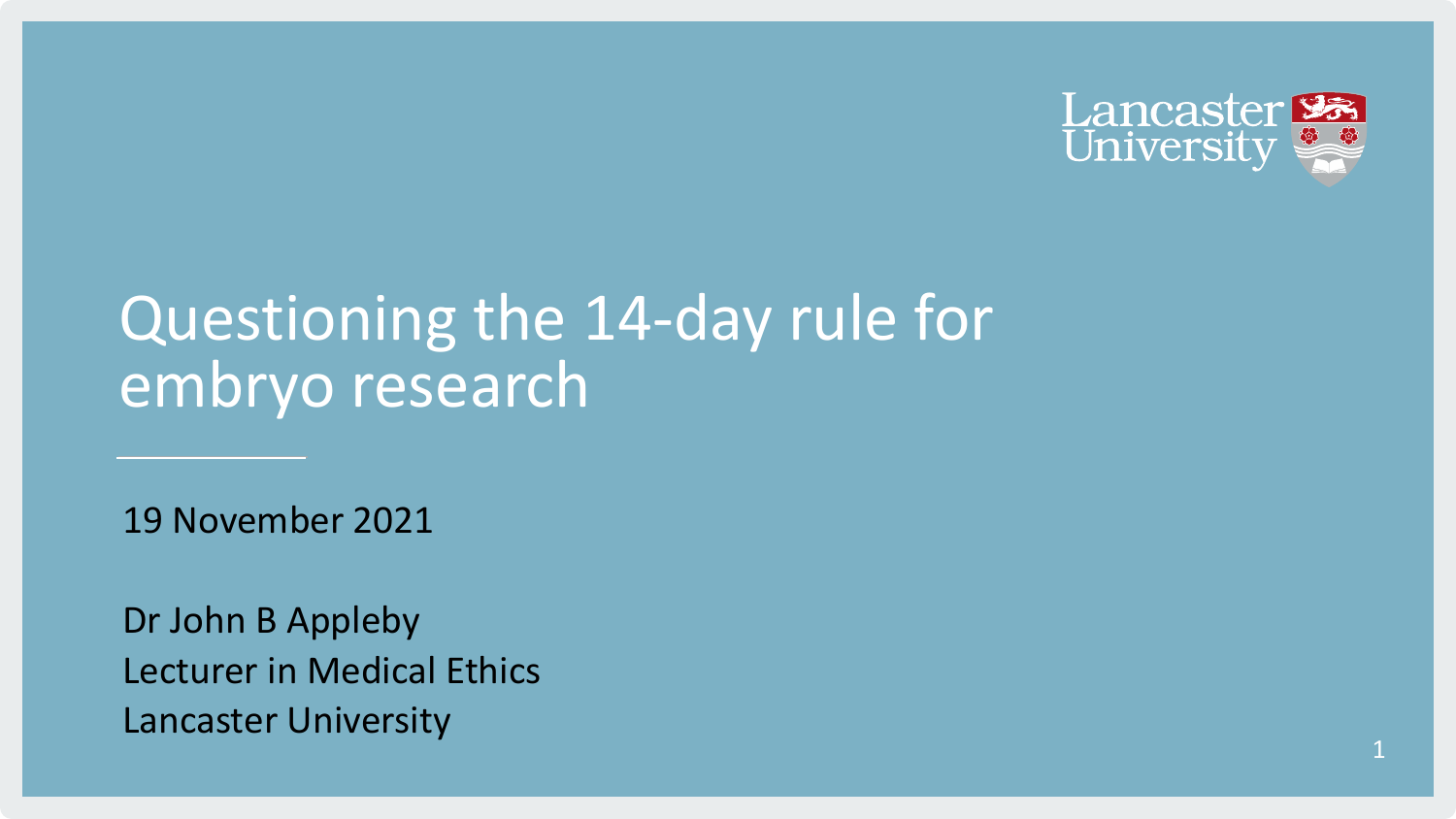### **Outline**



- Background of the 14-day rule
- Arguments against extending the 14-day rule
- Reasons for extending the rule from 14 to 28 days
	- Benefits to research on stem cell-derived gametes and gene editing
	- Benefit to research on 'synthetic' embryos and organoids
- Ethics, policy and governance
- Conclusion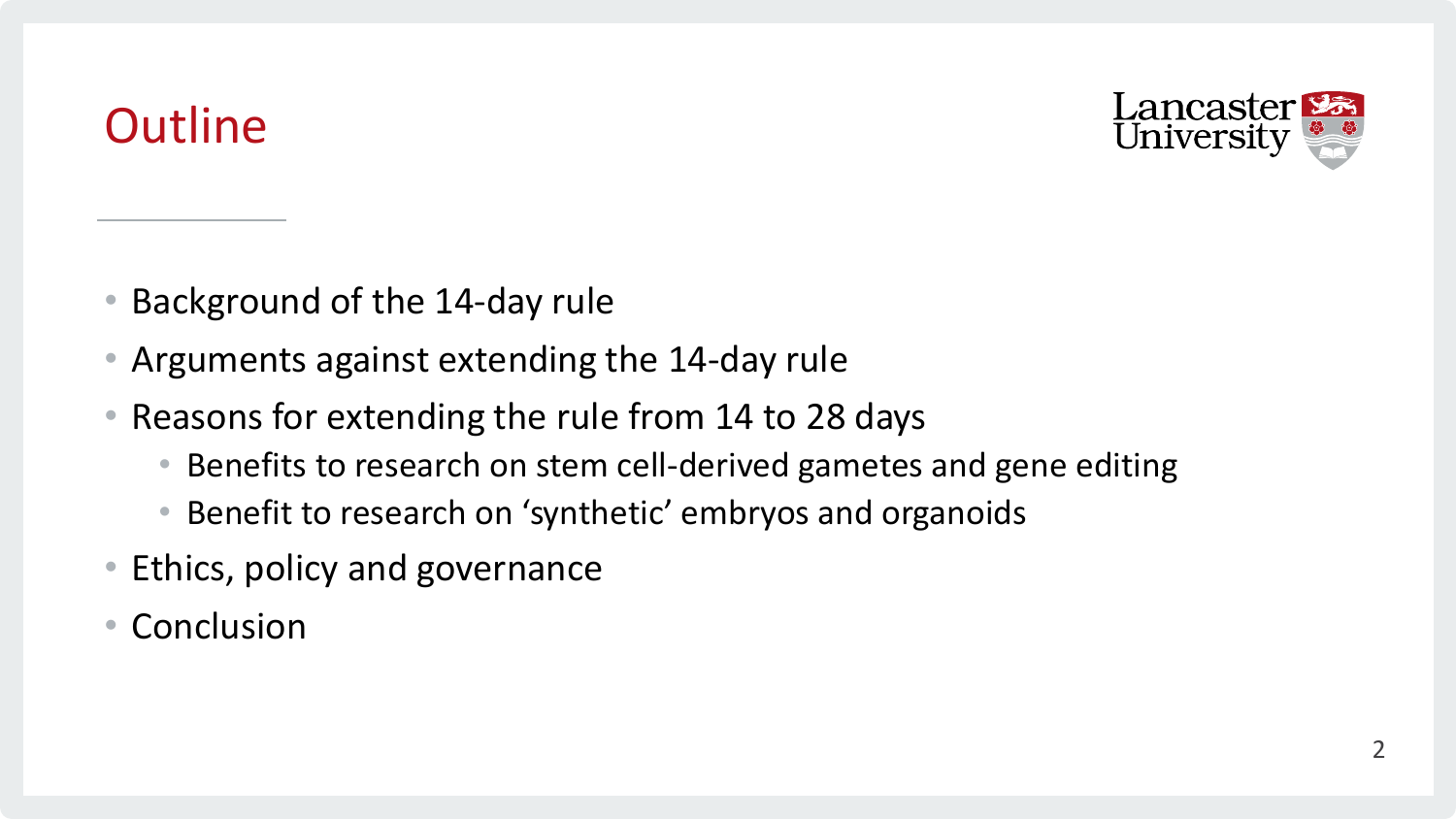

• 1978 – world's first IVF baby is born – Louise Brown

- 1979 US Department of Health, Education and Welfare publish a report proposing the 14<sup>th</sup> day as a possible regulatory limit for the development of embryos in-vitro
- 1982 'Warnock Committee' in UK resulted in 14-day limit to embryo research in UK law (i.e. Human Fertilisation and Embryology Act 1990)
- Countries ranging from Belgium, UK, USA and others have used the '14-day rule', albeit with differing formulations in policy and practice.
- However, there has been increasing debate about the need to remove and/or extend the 14-day rule in order to potentially accommodate advances in science in a safe way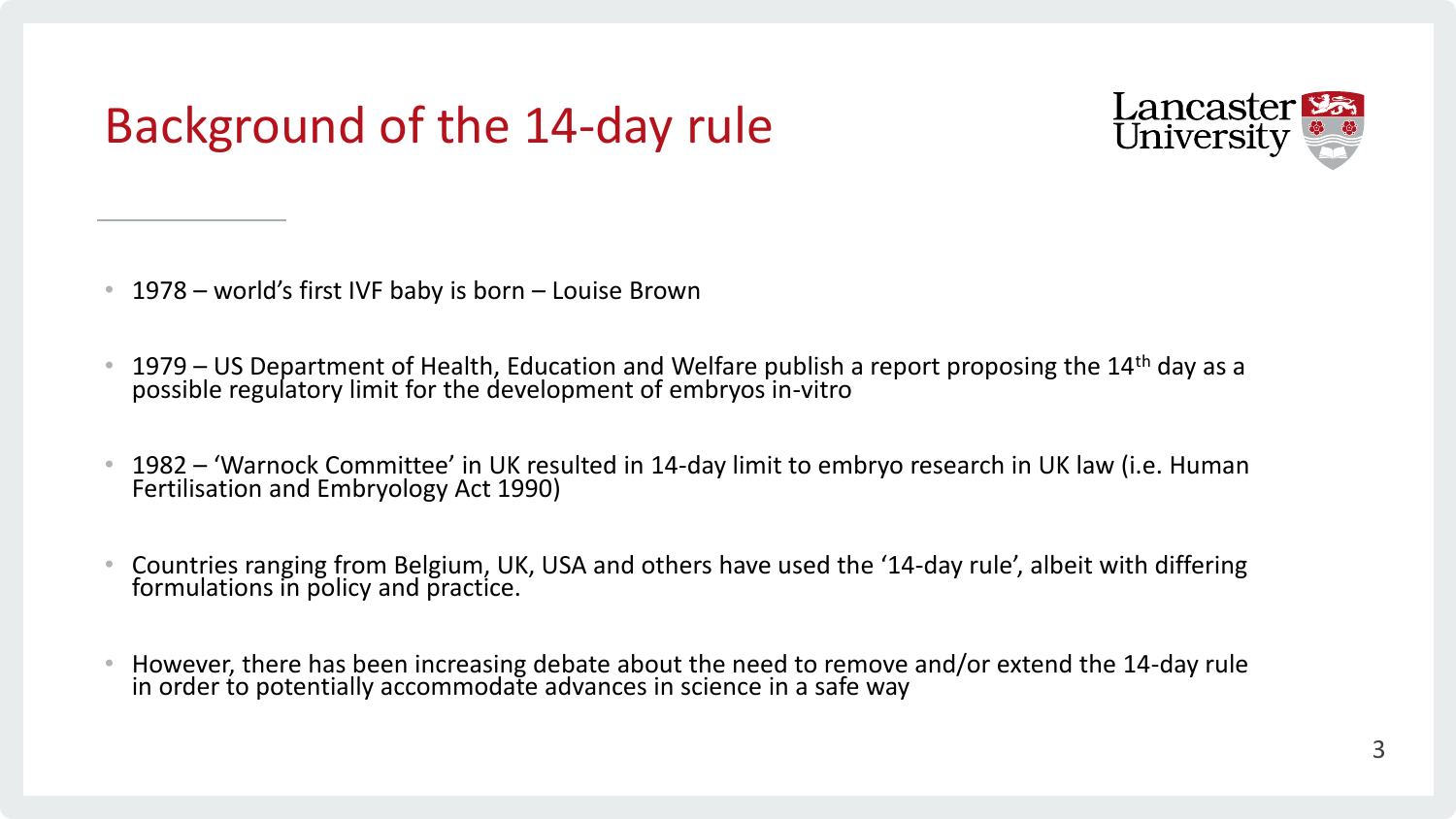Arguments against extending the 14-day rule



- Is it a moral limit?
- Is the individuation of the embryo a good reason?
- Is the possibility of pain and suffering a good reason?
- Is the removal of the rule the beginning of a slippery slope?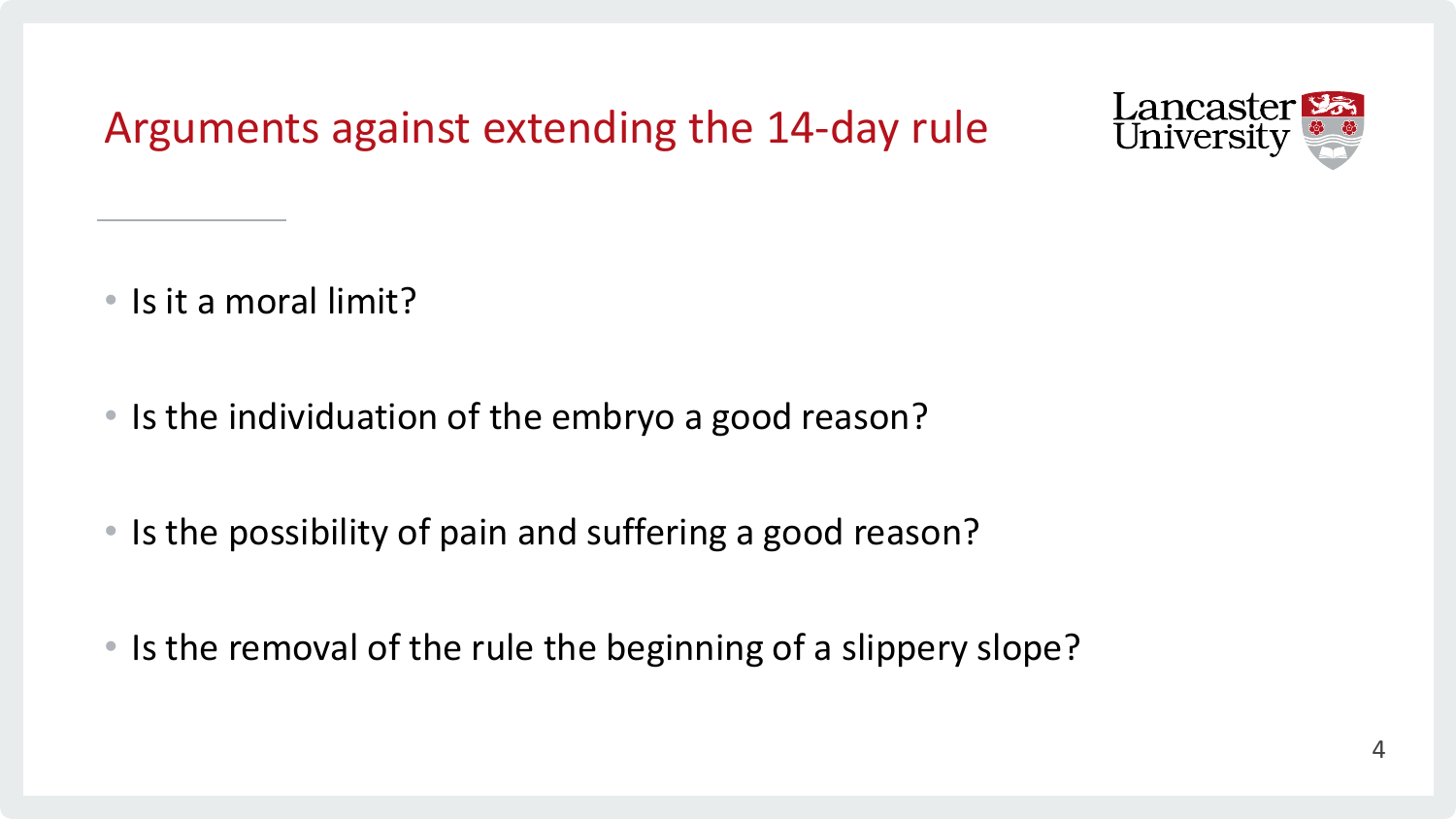Reasons for extending the rule from 14 to 28 days



#### **Benefits to research on stem cell-derived gametes and gene editing**

- Benefits to stem cell-derived gametes (aka. artificial gametes, synthetic gametes, in-vitro derived gametes)
- Benefits to gene editing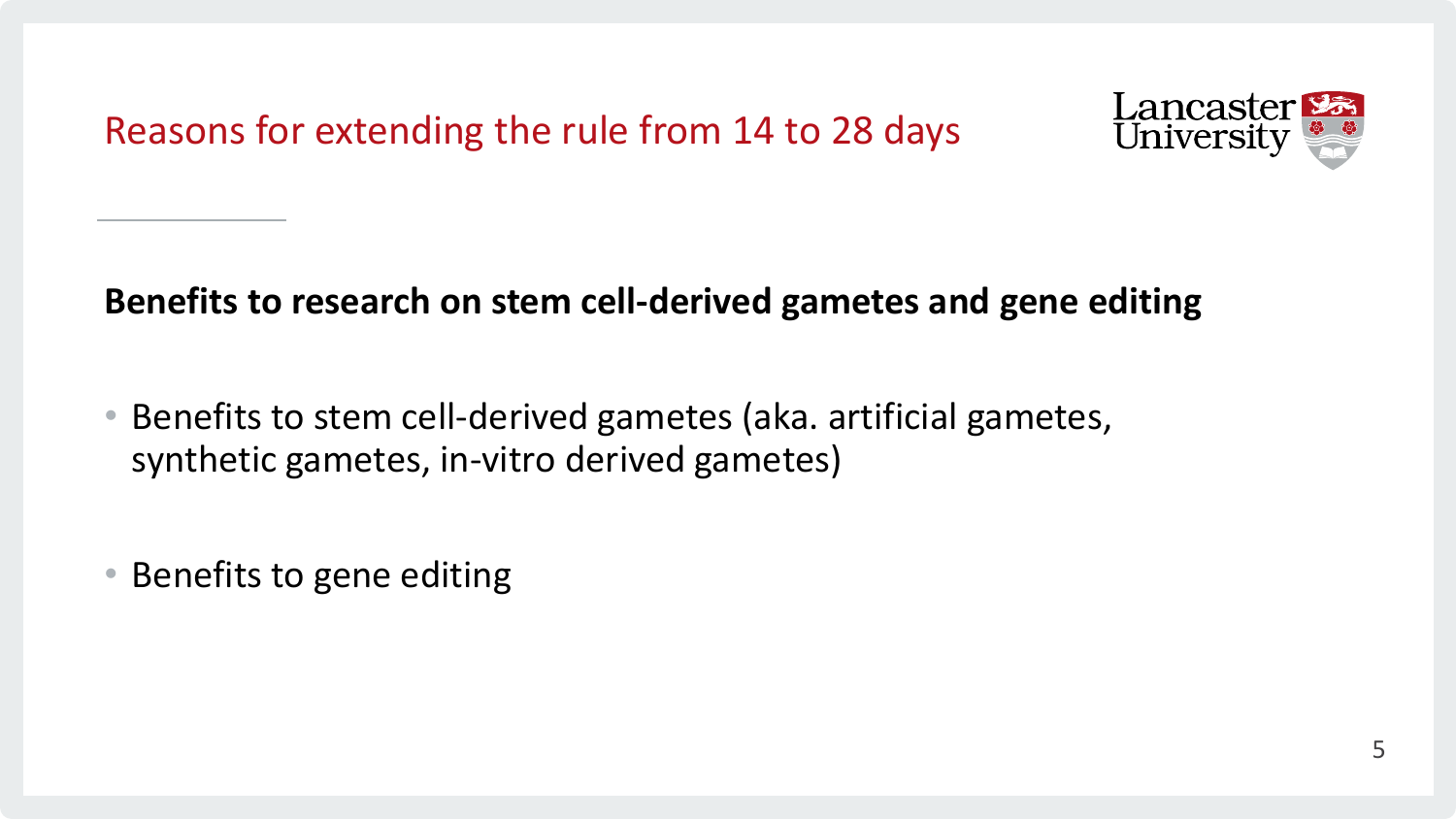Reasons for extending the rule from 14 to 28 days



### **Benefit to research on 'synthetic' embryos and organoids**

- Benefit to synthetic embryo research
	- Are they safe?
	- What are their capabilities?
- Benefit to organoid research
	- Contributes to an ecosystem of new emerging ARTs (assisted reproductive technologies)
	- Important for studying the development of different tissue models together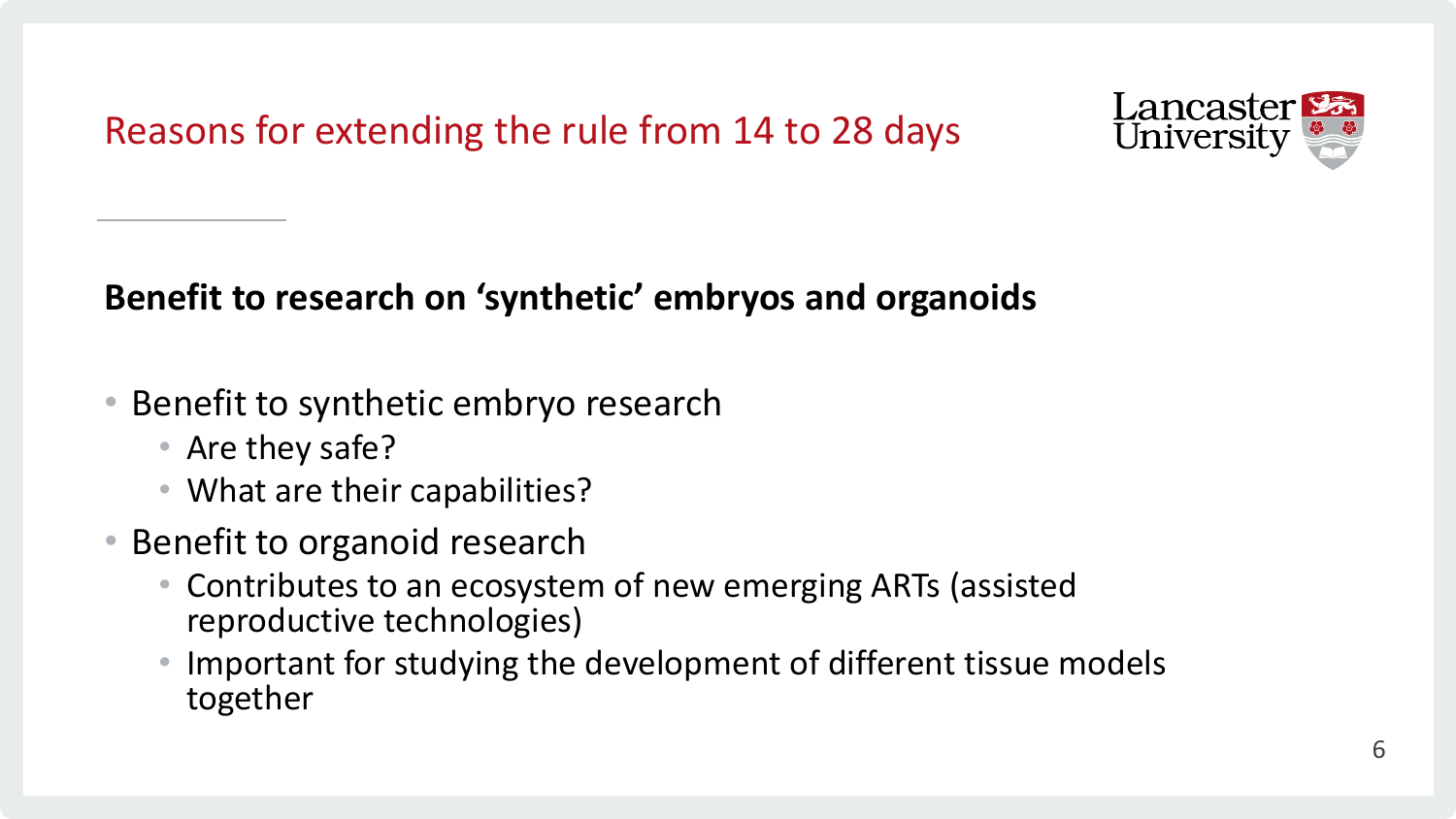## Ethics, policy and governance



- Is the 14-day rule fit for purpose?
- There is a need to extend the rule to 28 days
- No compelling moral reasons not to extend
- Many reasons for maintaining 14-day rule are based on misunderstanding of the rule's purpose or the associated science
- The safety and progress of valuable science should be our aim
	- Rules are of no value if they are not fit for purpose